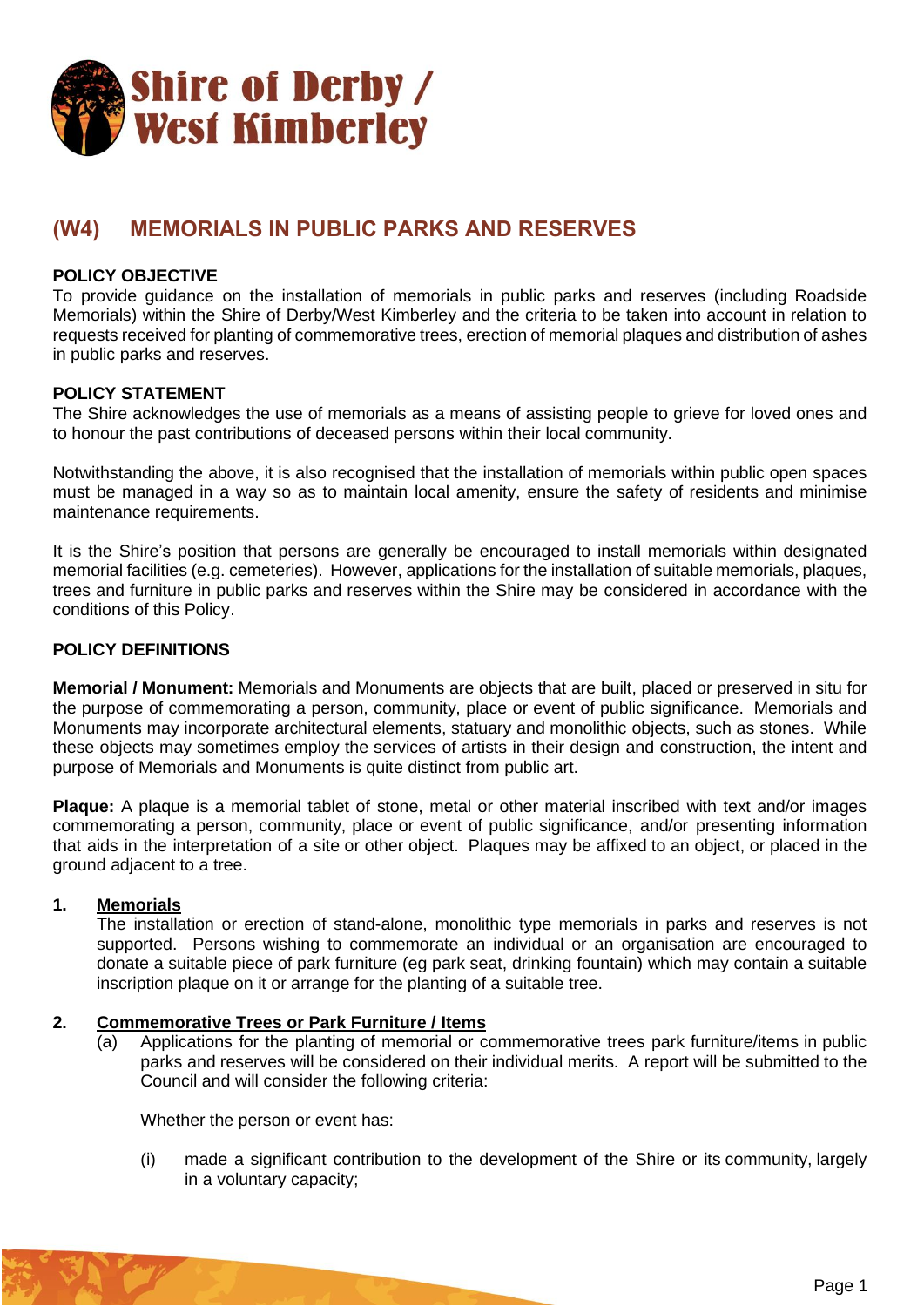

- (ii) made a significant contribution to the long term betterment or improvement of the Shire;
- (iii) provided extensive or distinguished service to the Shire or its community;
- (b) Wherever appropriate, the views of adjacent residents or specific community groups be sought prior to Council approval;
- (c) The tree shall be planted and maintained by the Shire;
- (d) The selection of tree species and planting location will be carefully considered in view of the type of reserve, existing species, history of requests or associated activities in that reserve.
- (e) The location of the tree or park furniture shall be at the discretion of the Shire.
- (f) The inscription plaque on the furniture/item shall be no larger than 100mm x 100mm and made of brass bronze or other approved material and of such design approved by the Shire from time to time.
- (g) The applicant shall be required to meet the cost of the purchasing and/or erection/installation of the donated tree or furniture/item.
- (h) The Shire shall reserve the right to remove the furniture/item at any time should it be considered necessary.
- (i) Substantive installations such statues and similar commemorating individuals, events or organisations should not be approved within 10 years of the death, completion or dissolution of the subject in order to ensure that there is ample opportunity to relatively objectively establish cultural significance.

## **3. Roadside Memorials**

A Roadside Memorial is a marker that commemorates a site where a person has died, usually as a result of a motor vehicle accident.

The Shire of Derby/West Kimberley respects the need and benefits for people to erect roadside memorials however, the Shire must also ensure that the road/verge/reserve environment is safe for all **other users.**

## **3.1 A Roadside Memorial may include:**

- (a) a white wooden cross (with the deceased's name, details etc.);
- (b) a grey, concrete paver, painted with a white cross; and
- (c) a decal (adhesive label) with a white cross on a black background.

The above may also include flowers (real or artificial), toys and accompanying notes/messages.

## **3.2 Roadside Memorials may:**

- (a) only be installed in Crown Land that is under the care control and management of the Shire and is reserved for the purposes of recreation, public open space or road reserve; and
- (b) only be installed where there is minimal impact on the local amenity and/or surrounding residents and must not present a risk or hazard to the public.

The deceased's family/friends are responsible for the ongoing maintenance of their Memorial including, but not limited to, graffiti and weed removal.